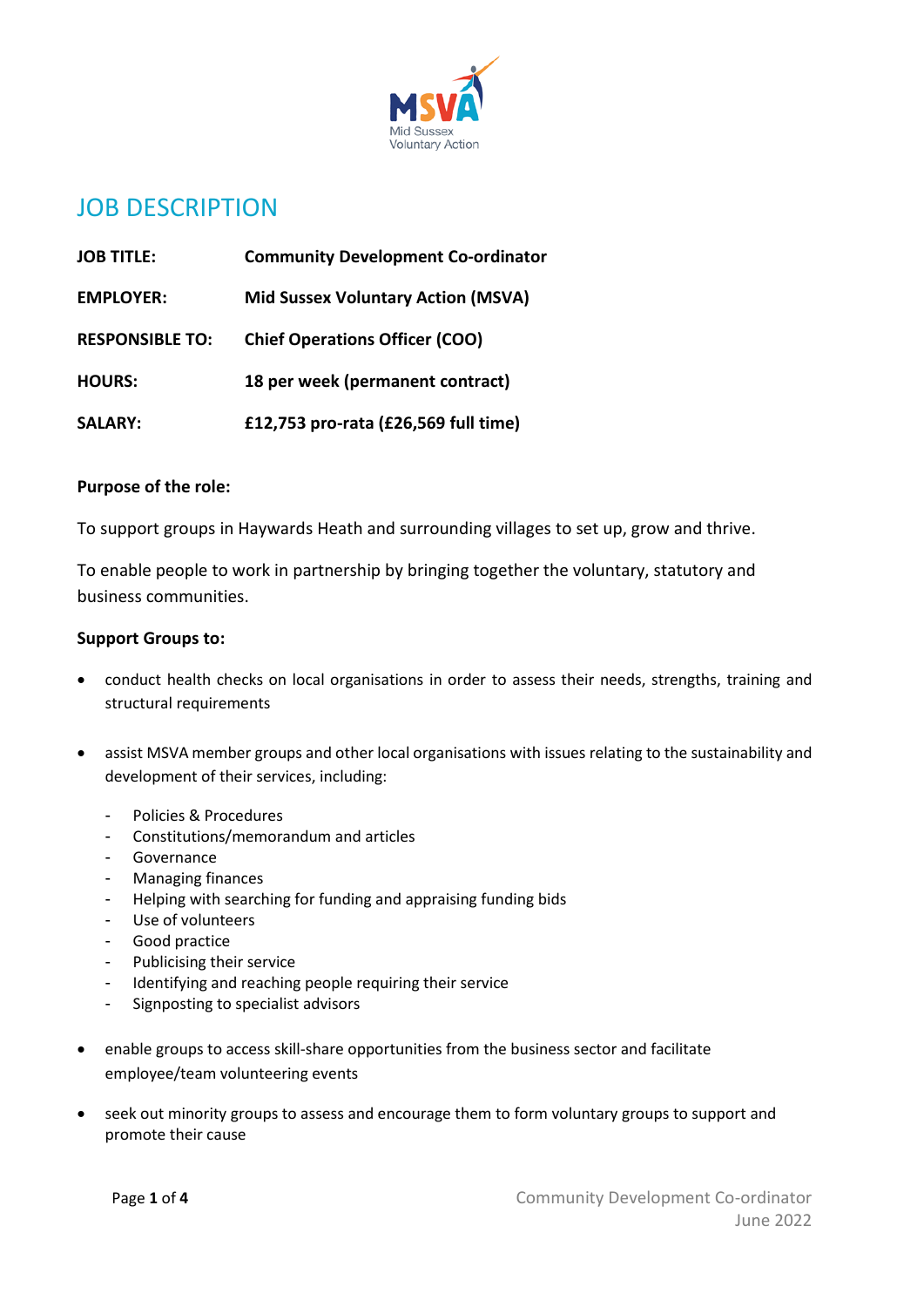

- seek out and support small and emerging organisations so that they become sustainable
- work with partners (including other MSVA staff) to run community events which will raise the profile of local community groups and provide networking and informal training opportunities
- create/update template policies, guidance notes and other resources for use by local organisations
- plan and run Forums so that local groups can share best practice

#### **Supporting Local Communities:**

- work with members of the community to develop services and raise awareness of existing services
- set up separate Community Interest Companies (CICs) where needed
- assess local unmet needs and help to establish services that meet them, including promoting partnership work between organisations

#### **Other:**

To carry out other duties which further MSVA aims, such as:

- represent MSVA at meetings and events as necessary, including deputising for the CEO at meetings with statutory authorities, funders and other stakeholders
- keep up to date with changes in legislation and national trends which affect the charity sector and ensure this information is disseminated to local groups.
- keep up to date with changes in funding programmes and identify new funding streams ensuring this information is disseminated to local groups
- provide oral and written reports as required by the CEO and Trustee Board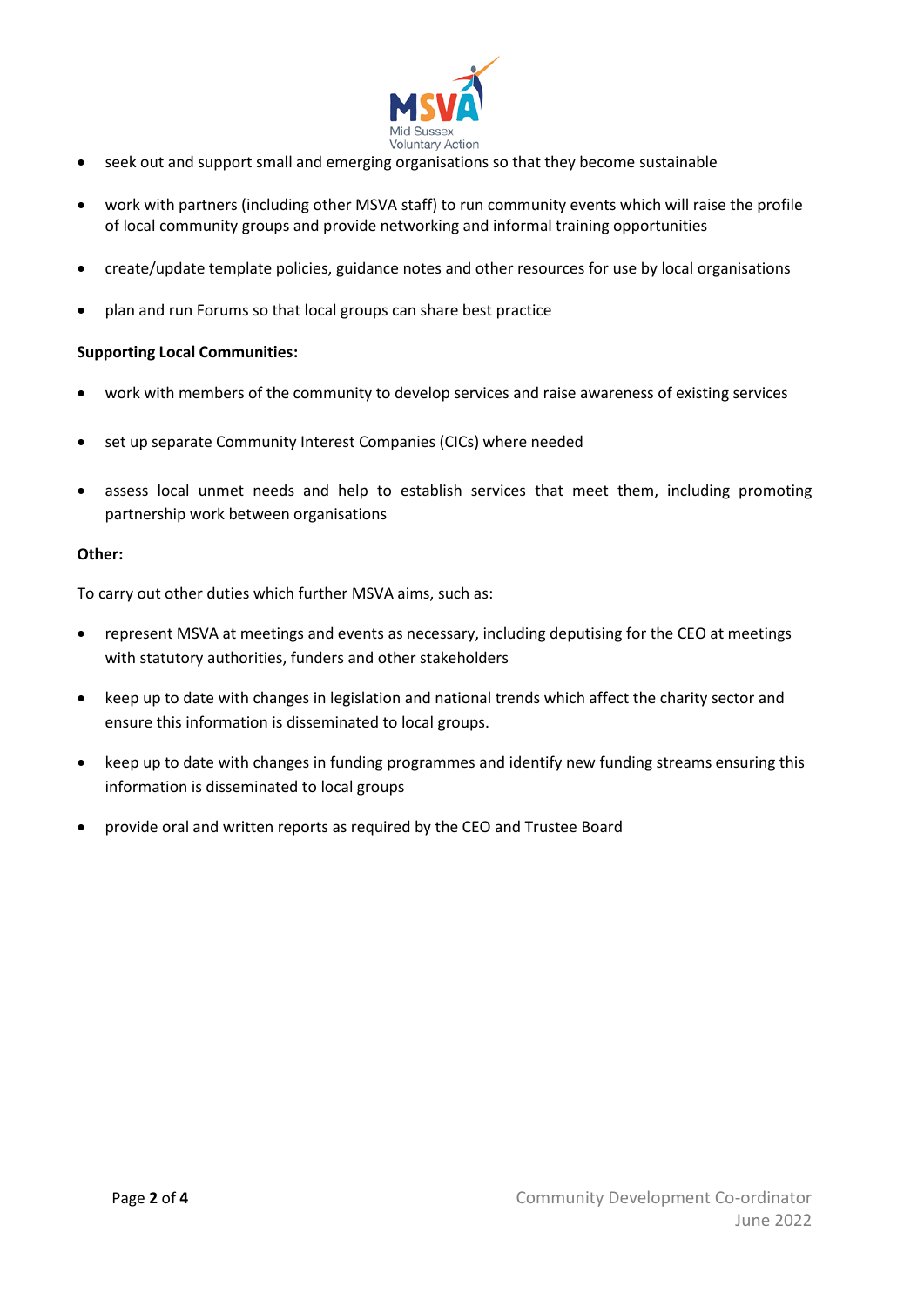

# Person Specification

|                                                                   | <b>Essential</b>                                                                                                                                                                                                                                             | <b>Desirable</b>                                                                                                                                                                                                                                                                                                                                                                                                                                                   |
|-------------------------------------------------------------------|--------------------------------------------------------------------------------------------------------------------------------------------------------------------------------------------------------------------------------------------------------------|--------------------------------------------------------------------------------------------------------------------------------------------------------------------------------------------------------------------------------------------------------------------------------------------------------------------------------------------------------------------------------------------------------------------------------------------------------------------|
| <b>Qualifications</b>                                             | Educated to 'A' Level/NVQ or equivalent                                                                                                                                                                                                                      | Qualifications in community development                                                                                                                                                                                                                                                                                                                                                                                                                            |
| Educational/                                                      |                                                                                                                                                                                                                                                              | e.g. in fundraising, strategic planning,                                                                                                                                                                                                                                                                                                                                                                                                                           |
| Professional                                                      |                                                                                                                                                                                                                                                              | monitoring and evaluation.                                                                                                                                                                                                                                                                                                                                                                                                                                         |
| <b>Experience (not all</b><br>gathered<br>at<br>the<br>same time) | Significant experience of working in or with<br>voluntary sector organisations.                                                                                                                                                                              | Experience of:<br>working in a community<br>development role                                                                                                                                                                                                                                                                                                                                                                                                       |
|                                                                   | Proven experience of working with<br>individuals and groups in a community<br>setting.<br>Experience of assessing training needs and<br>developing and delivering training to meet<br>the need.<br>Experience of organising meetings and/or<br>other events. | completing funding bids and of<br>$\bullet$<br>successfully gaining funding<br>setting up community<br>organisations including CIC/CIO<br>leading or coordinating projects<br>community based research<br>٠<br>delivering workshops and training<br>$\bullet$<br>courses<br>networking with a range of<br>٠<br>statutory, voluntary and<br>community organisation<br>producing development and<br>business plans<br>conducting organisational needs<br>assessments |
| Skills, Abilities and<br><b>Personal Attributes</b>               | Able to communicate effectively and<br>sensitively with people of different<br>backgrounds.                                                                                                                                                                  | Understanding of marketing and<br>promotion principles, in particular through<br>social media channels.                                                                                                                                                                                                                                                                                                                                                            |
|                                                                   | Good problem solver and facilitator with an<br>impartial approach.                                                                                                                                                                                           | Comfortable with preparing and delivering<br>presentations, as required.                                                                                                                                                                                                                                                                                                                                                                                           |
|                                                                   | Proactive, organised and methodical, able<br>to manage competing priorities.                                                                                                                                                                                 |                                                                                                                                                                                                                                                                                                                                                                                                                                                                    |
|                                                                   | Able to produce verbal and written reports<br>on time and to a high standard.                                                                                                                                                                                |                                                                                                                                                                                                                                                                                                                                                                                                                                                                    |
|                                                                   | Able to work on own initiative and as part<br>of a team.                                                                                                                                                                                                     |                                                                                                                                                                                                                                                                                                                                                                                                                                                                    |
|                                                                   | Digitally literate.                                                                                                                                                                                                                                          |                                                                                                                                                                                                                                                                                                                                                                                                                                                                    |